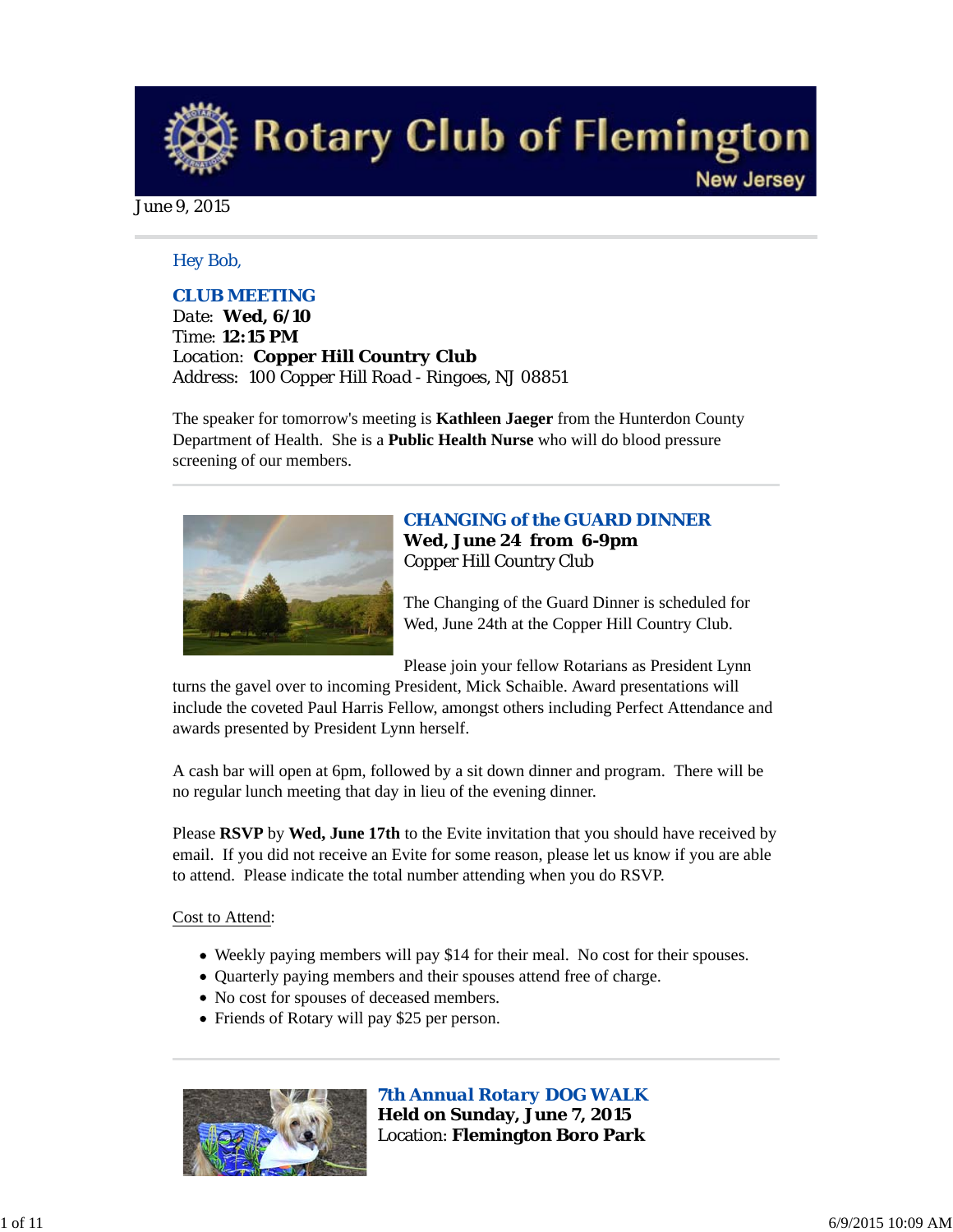

The Rotary Club of Flemington held it's 7th Annual Dog Walk, named "Bark in the Park", on Sunday June 8, 2015 in the Flemington Boro Park.

About **110 dogs** and their owners enjoyed a walk around scenic Flemington before returning back to the park. The park was full of vendors and activities for all to enjoy. The restaurant Cafe Galleria from Lambertville, NJ provided food for purchase. Terrific live music was provided by the band **SunDog**, who donated their performance to the event for no cost.

Event co-chairs Lynn Hyman and Jim Davidson will provide a follow-up report in the near future.

**CLICK HERE** for the event **Photo Album** as created by the Rev. Dr. Herb Bohler.

**CLICK HERE** for the online Hunterdon County Democrat article, complete with photos, that is on www.NJ.com.

All net proceeds of the event go to Rotary Charities and local pet rescue organizations, especially **Animal Alliance**, a non-profit, volunteer-run pet adoption and spay/neuter outreach animal welfare organization.



# *24 BICYCLES, 3 SEWING MACHINES & \$235 Raised in PEDALS for PROGRESS Collection* **Held Saturday, June 6, 2015**

**Flemington Presbyterian Church** 10 East Main Street - Flemington, NJ

The 2015 Pedals for Progress collection was held on Saturday, June 6 at the Flemington Presbyterian

Church. Joe Ziegler reported that the collection yielded **24 bicycles**, **3 sewing machines** and **\$235** in cash donations. The annual collection is sponsored by the Flemington Presbyterian Church and the Rotary Club of Flemington.

Joe noted that these bicycles and sewing machines, along with the results of other recent collections, will be going to **Tanzania** in **East Africa**. This area is best known for Mt. Kilimojaro and the Serengheti National Park. Tanzania is an extremely poor country and is a new project (venue) for Pedals for Progress.

A special thanks to the Flemington Rotarians that assisted in the collection: Joe Ziegler, Sandy Clark, Charlie Fisher, Darren Loew (and his daughters Katie & Meredith; along with friend "Bob"), and Bob Chittenden (with his son Thomas).

Joe noted "A side benefit of the collection is teaching young people the importance of volunteering to help your community and to help those that are less fortunate. Even though the collection was lighter than usual, we can feel good about making the lives of 27 people (or perhaps 27 families) better."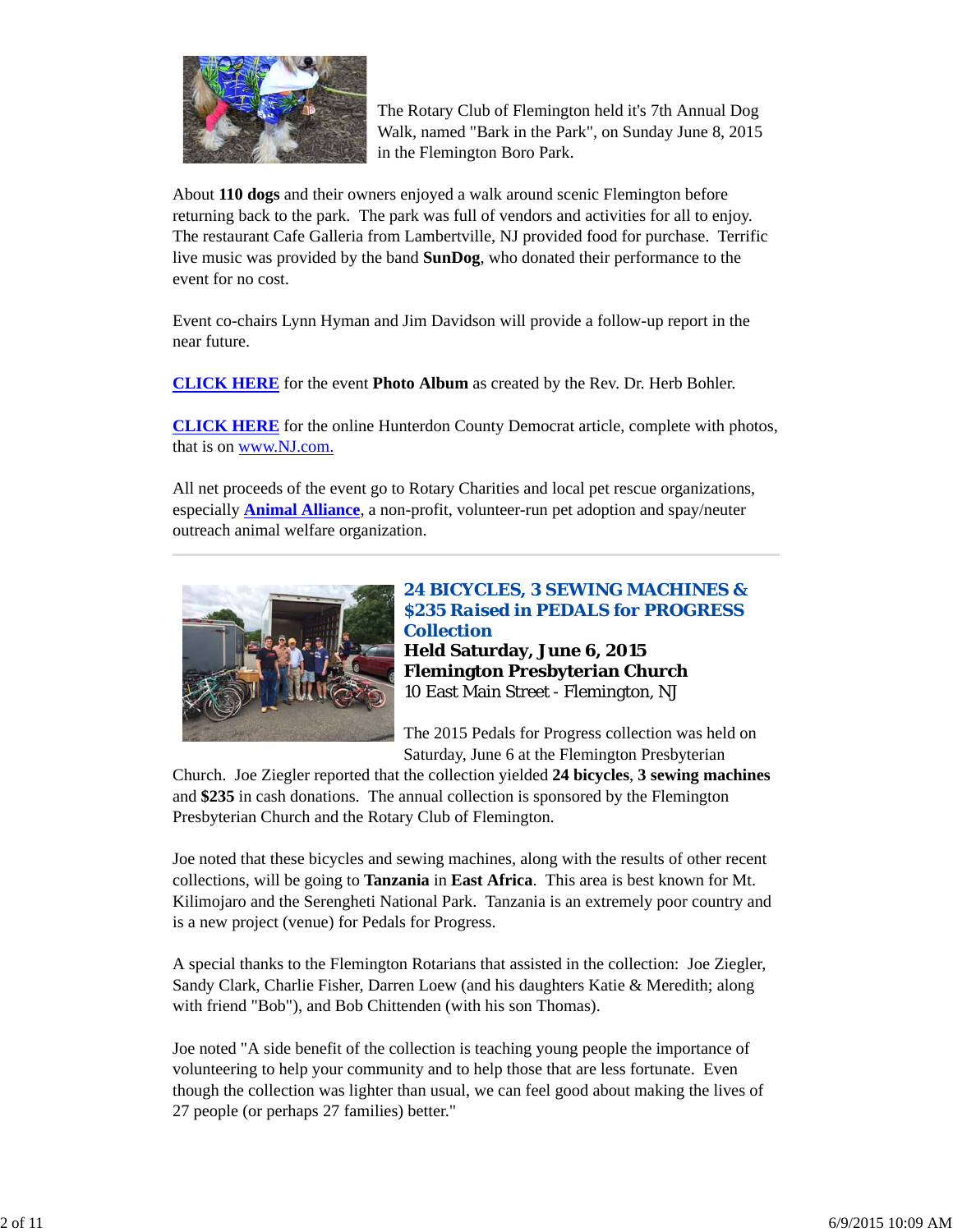**CLICK HERE** to view the **Photo Album** for the event. A special thanks to Darren Loew for taking the photos and sharing for all to see.



*38th Annual Hunterdon Distinguished Citizen Award Dinner Honoring CHRISTOPHER J. PHELAN* Date: **Tuesday, June 16, 2015** Location: **The Farmhouse at the Grand Colonial, Hampton, NJ** Cocktails: **6:00 PM** Dinner & Program: **7:00 PM**

The Hunterdon County Distinguished Citizen Award Dinner honors outstanding citizens and groups who serve as exemplary role models for the youth of Hunterdon County.

This year's dinner will recognize Rotarian Christopher J. Phelan, President and Chief Executive Officer of the Hunterdon County Chamber of Commerce for his outstanding community service and leadership to our community. Proceeds from this event will benefit programs of the Washington Crossing Council, Boy Scouts of America and will help prepare thousands of local Scouts in Hunterdon and Mercer counties in New Jersey, and Bucks County in Pennsylvania to become good citizens, capable leaders, and cornerstones of the community.

Registrations can be made online by **Clicking Here**. Pacesetter and Benefactor level sponsorships are available, and we will put together a program book for this event so please consider taking out an ad to promote your company and/or congratulate our honoree.

For more information, please contact John Erskine by phone at (215) 348.7205 or by email at **John.Erskine@scouting.org**



# *Proposed OFFICERS & BOARD MEMBERS for the 2015-2016 Flemington Rotary Year* **Presented by President-Elect Mick Schaible**

At the 6/2/2015 Board Meeting, President-Elect Mick Schaible presented his proposed slate of Officers & Board members to serve for the upcoming 2015-2016 Flemington Rotary year.

Now approved by the Board, the proposed slate of officers will be verbally announced at the Wed, June 3rd and Wed, June 10th regular lunch meetings.

The proposed slate will then be officially presented at the **Wed, June 17th** noon lunch meeting for vote by club majority. Nominations from the floor will be considered. All members are requested to attend the 6/17/2015 meeting.

The proposed slate is as follows:

# **Proposed Slate of 2015-2016 RCOF Officers & Board Members:**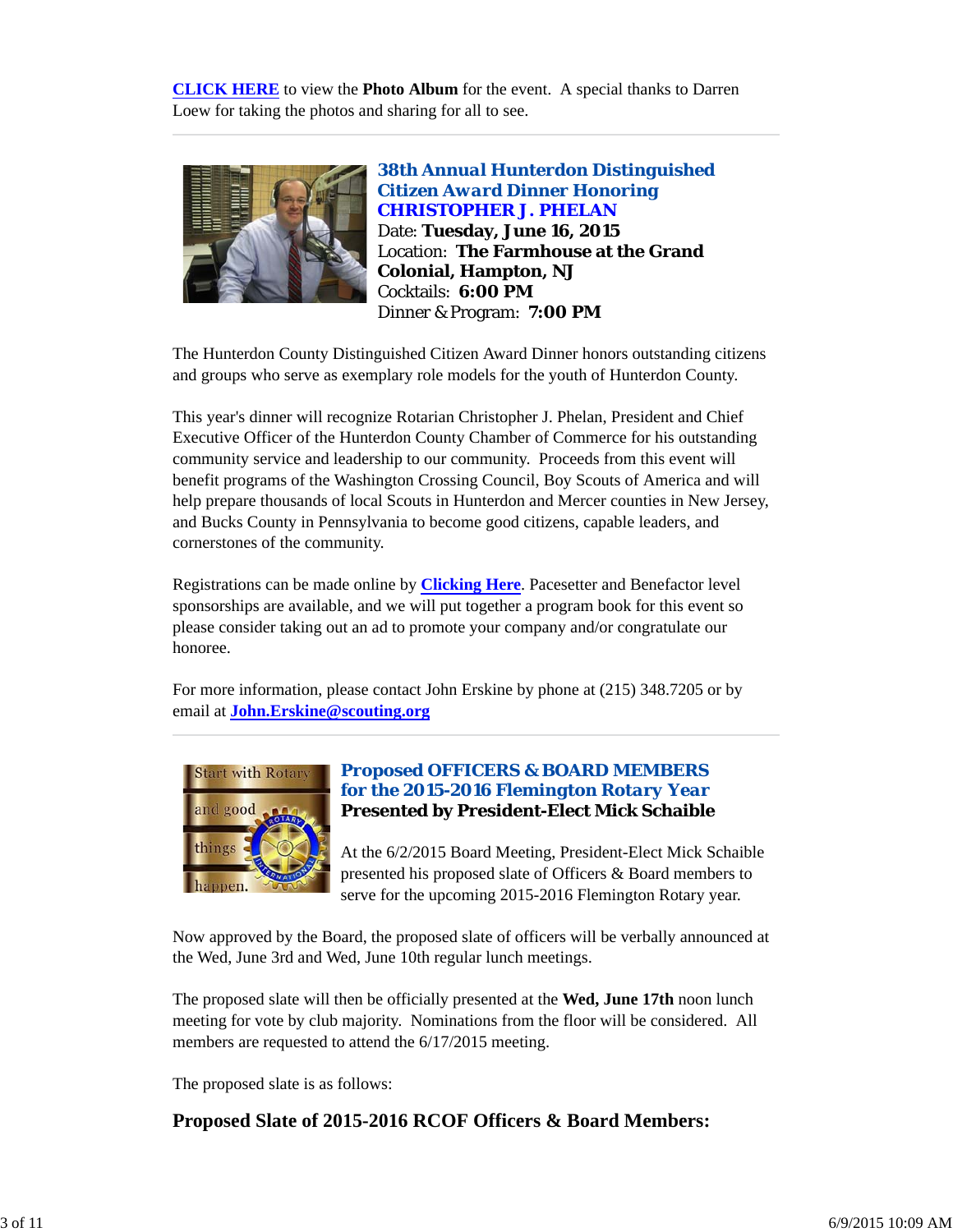| President           | <b>Mick Schaible</b>                  |
|---------------------|---------------------------------------|
| President-Elect     | D.J. Wright                           |
| Secretary           | John Erskine                          |
| Treasurer, General  | <b>Bob Newland</b>                    |
| Treasurer, Lunch    | Lynn Hyman (immediate Past President) |
| <b>Board Member</b> | <b>Chris Kamnitsis</b>                |
| <b>Board Member</b> | <b>Joe Ziegler</b>                    |



# *Flemington Rotary Spring 2015 SCHOLARSHIP RECIPIENTS* **May 2015**

At the May 27th Rotary Club of Flemington meeting, Ted Weinstein and the Scholarship Committee presented (4) graduating seniors from Hunterdon Central Regional High School and (1) graduating senior from the Hunterdon County Polytech a

scholarship towards higher education. Click the photo to the left to open a larger picture to view.

*Pictured from left to right in the First Row are*: **Anna Tsatos** who will attend Rutgers University, **Tracy Freeman** who will attend NewYork University, **Jacqueline Berardo** who will attend Princeton University, and **Allison Macelliano** who will attend Rutgers Univeristy.

*Pictured from left to right in the Back Row are*: **Kimberly Metz**, Hunterdon County Polytech, **Ted Weinstein**, Chairman of the Flemington Rotary Scholarship Committee and Rotary members of the scholarship Committee, **Robert Newland** and **Chris Kamnitis**.



### *POLIO PLUS Collection* From **Harry Mazujian**

Harry Mazujian would like to remind everyone to continue collecting your loose change in your **Polio Plus Pigs** & **Bee Hives**! All donations will goto Rotary International to help with their campaign to eradicate polio. Please bring your loose change or other donations to the weekly Rotary meeting.

The Polio Plus collection will continue until **Wed, June 17th**.

Coin Banks (Pigs, Bee Hives, etc.) are available for you at each meeting. Harry will provide a status update each week.

Final results will be announced at the Changing on the Guard dinner on Wed, June 24th.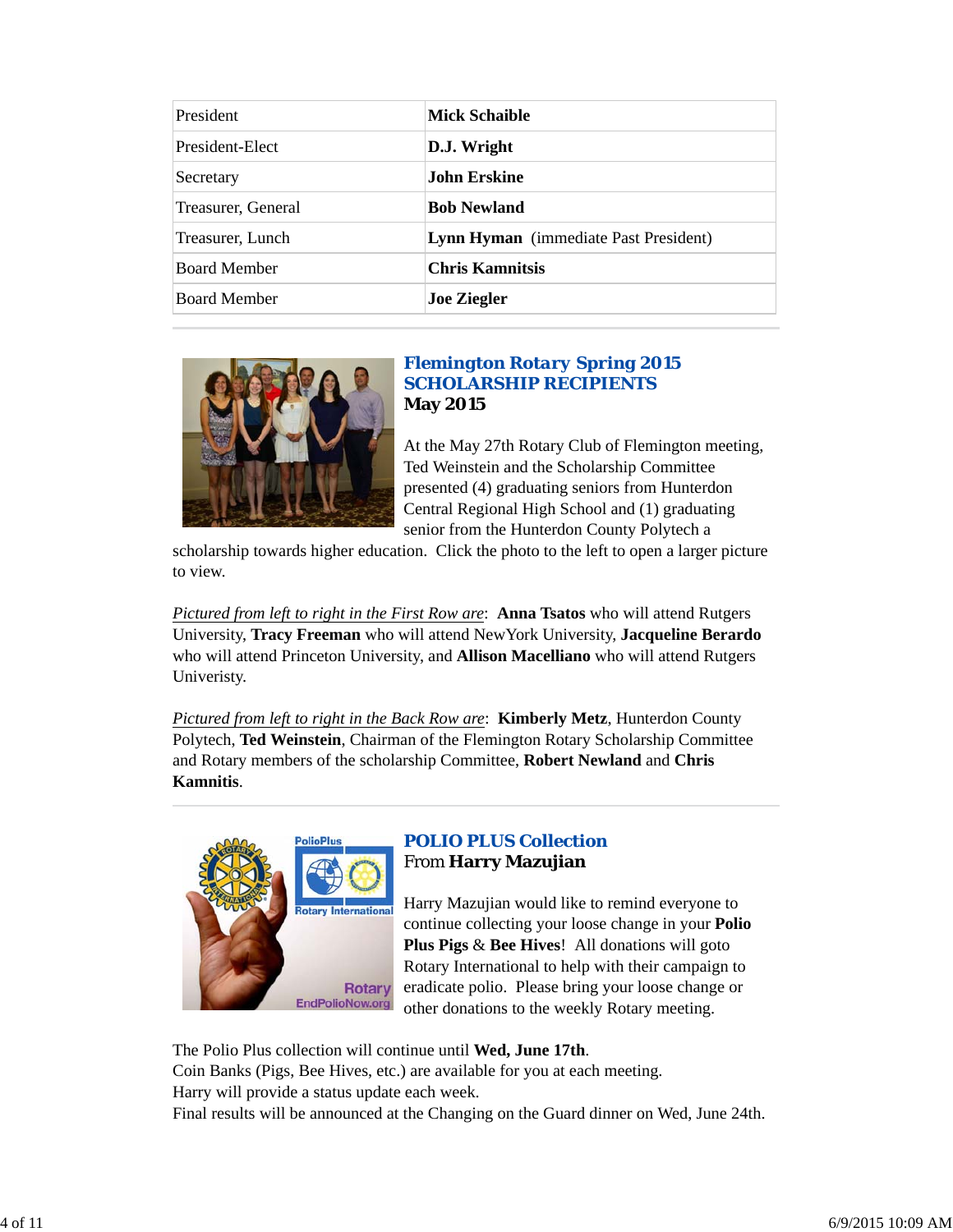Note: Checks may be made out to "Rotary Club of Flemington" with memo "Polio Plus".

#### **PolioPlus Collection Results as of June 9, 2015**:

- (7) Pigs, Bee Hives, etc.: \$311.70
- (3) Check / Cash Donations: \$430
- (6) Meeting Collections: \$61.20

Total Collected to Date = **\$802.90**



# *Al Dorf Memorial Fresh Air Picnic is CANCELED*

As of June 2nd, Gwen Williams noted that the Fresh Air Picnic has been **CANCELED** because the children will only be here for one week. We will still arrange to pick them up in New York and return them. But there is not time for a picnic.

If you are interested in helping with the pick up or return, please reach out to Gwen Williams by phone at (908) 369-4042 or by email at gwen1233@comcast.net. Pickup will occur on **Thursday, July 2nd** and return will be on

#### **Thursday, July 9th**.

*Background*: Flemington Rotary partnered with **The Fresh Air Fund**, a non-profit agency, in 1931 to help provide a free "fresh air" summer experience out in the country for New York City children from low-income communities.



### *Flemington Rotary Donations Project HEALING GARDEN at the Hunterdon Medical Center* Supporting an Eagle Scout Project

The Donations Committee and Board have approved a \$1,250 donation to support a local project to create a **Healing Garden** at the **Hunterdon Medical Center**. The project was started by Robert Vanacore, who is a Boy Scout with Troop 194 here in Flemington. The Healing Garden project was created by Mr. Vanacore to help him earn the honorable rank of Eagle Scout. All of the labor

would be donated to construct the garden, but the material costs were estimated to be roughly \$1,740. Flemington Rotary's donation of \$1,250 brings Robert up to his full financial goal to fund the project.

Members of Flemington Rotary are also be invited to assist with the construction of the garden as a hands-on project.

**CLICK HERE** to learn more about the project, including photos of where the Healing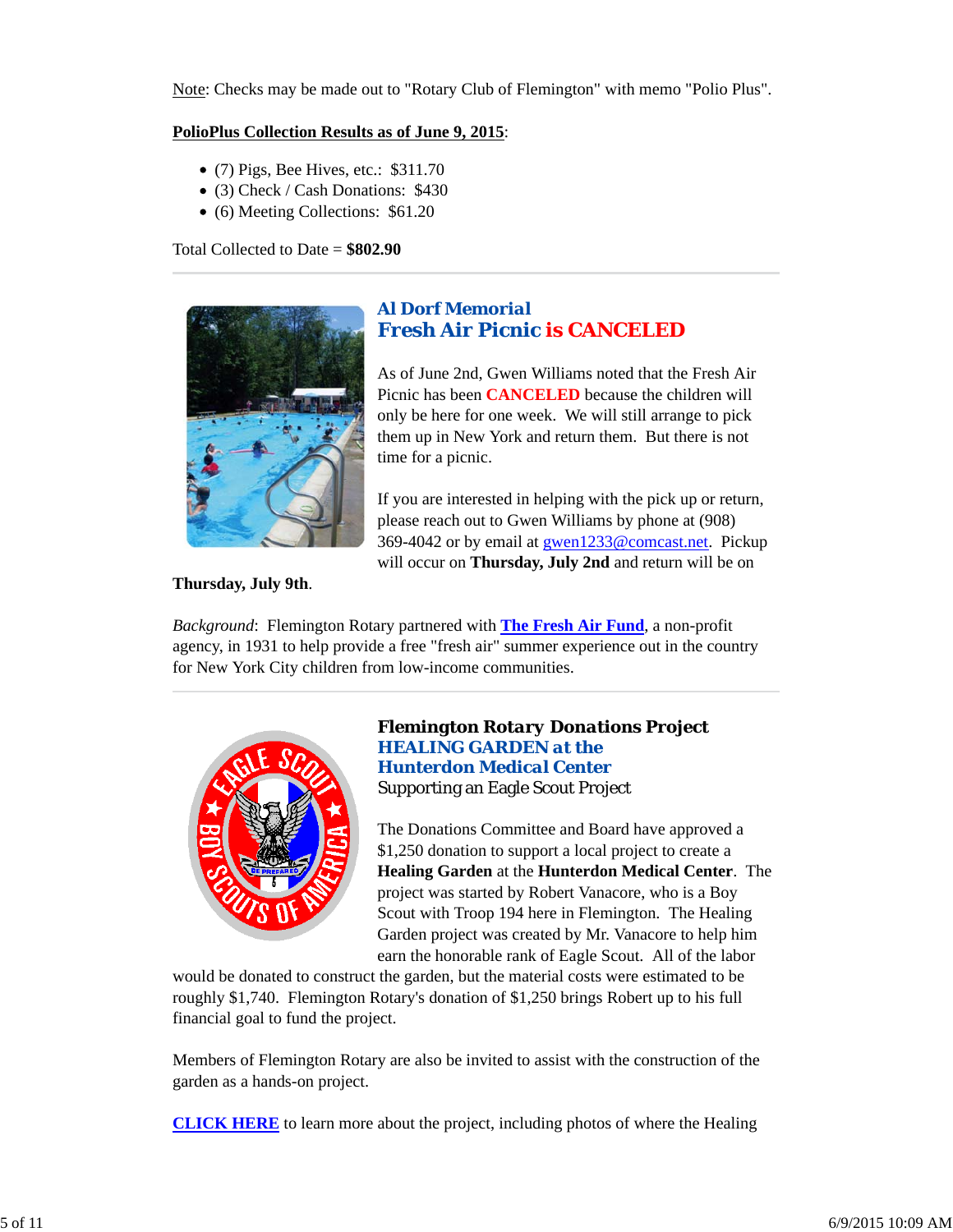Garden would be located near the Hunterdon Medical Center's entrance to the Cancer Ward. If you have any other questions, please contact Donations Committee Chair, Terry Ownes.



As you know, the Rotary Club of Flemington is a member of the H.C. Chamber of Commerce. This enables all Rotarians the ability to attend a Chamber function as a "member". If someone asks you what your business is, you would explain that you are a member representing the Rotary Club of Flemington. **Click Here** to visit the Chamber website for a listing of upcoming events.



**FLEMINGTON** 

# *Hunterdon Chamber Internet Radio "THE ROTARY HOUR"* **Mondays from 10am to 11am**

PDG Megan Jones-Holt is the host of "The Rotary Hour" on the

Hunterdon Chamber Internet Radio station and is looking for guests to have on the show. If you are intersted, please get in touch with Megan at (908)894-4590 or **mjonesholt@gmail.com**.

**Click Here** to listen to the Hunterdon Chamber Internet Radio station from your PC, smart phone, mobile device, etc.

> *FLEMINGTON BUSINESS IMPROVEMENT DISTRICT* www.downtownflemington.com

If you would like to learn more about events and activities going on around Flemington, please **CLICK HERE** to visit the Flemington Business Improvement District (BID) website.

# *ROTARY DISTRICT 7510 NEWS*

**Click Here** to read the current news from our Rotary District 7510.

# *SPEAKERS & PROGRAMS BEING SOUGHT*

We are always seeking new or creative ideas for upcoming meeting programs and speakers. If you have any leads, please pass them onto Mick Schaible. **Click here** to generate an email directly to Mick.

# *UPCOMING DATES TO NOTE*

#### **Summary of Upcoming Club Meeting Programs**:

Wed, 6/10: Kathleen Jaeger: Hunterdon County Dept. of Health - Public Health Nurse will do blood pressure screening of our members. Wed, 6/17: TBA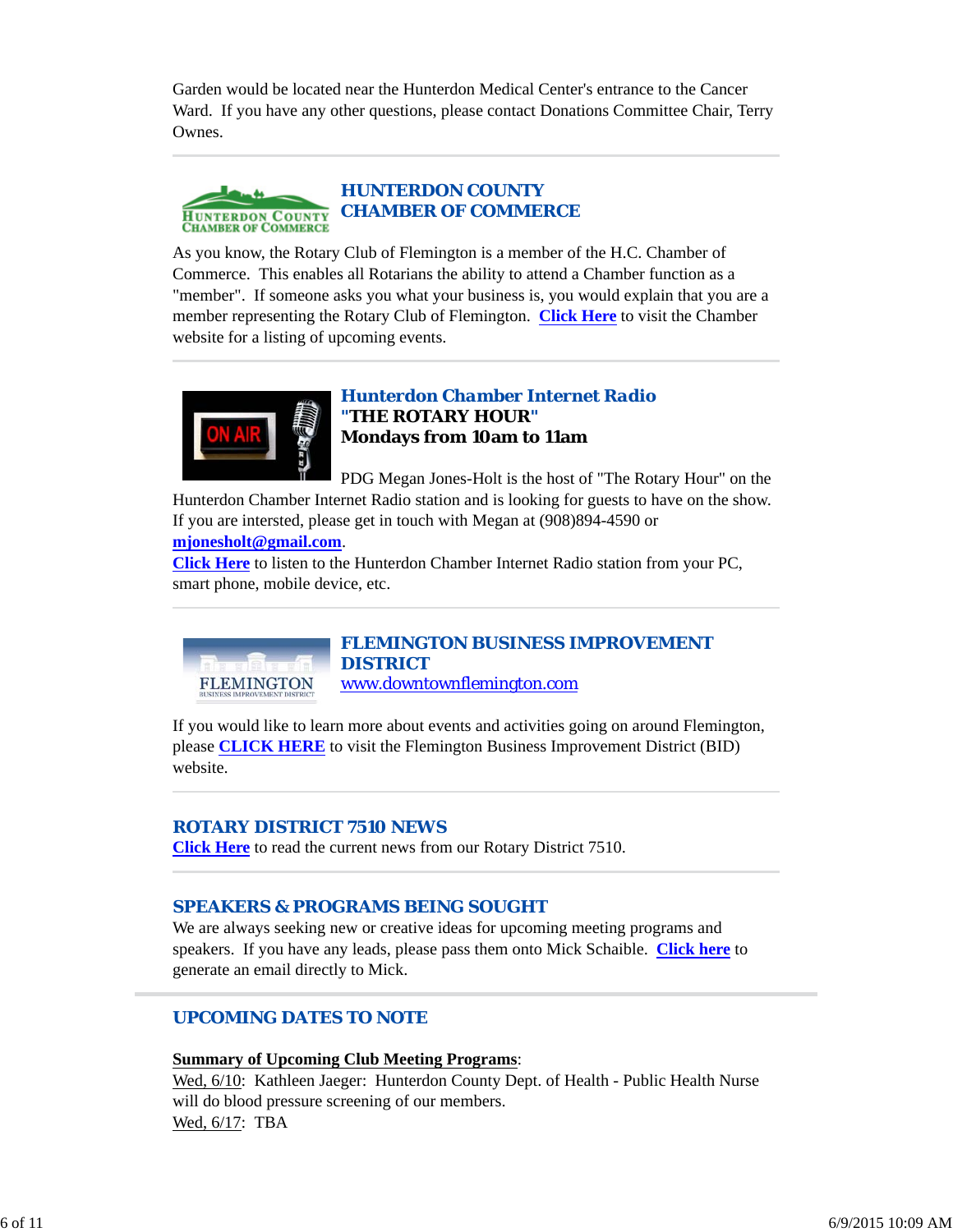Wed, 6/24: **Changing of the Guard Dinner at 6pm** at the Copper Hill Country Club. (*Note there is NO noon meeting on this day*)

# **Next RCOF Board Meeting**: To Be Announced.

**Next Membership Meeting**: Wed, 6/10/2015 at 1:30 PM (usually the 2<sup>nd</sup> Wed).

# **Upcoming RCOF Club Events, Fundraisers, Fellowship Events, Etc**.:

Sat, 6/6: **Pedals for Progress** Bicycle, Sewing Machine & Sports Gear Collection Sun, 6/7: 7th Annual Rotary **BARK in the PARK** - Dog Walk Sat, 7/11: Al Dorf Memorial **Fresh Air Picnic** from 2-5pm (Camp Carr)

### **Rotary District 7510 Events & Functions:**

Sat-Tues, June 6-9: **Rotary International Convention** in Sao Paulo, Brazil Thurs, 6/25: **District Changing of the Guard Dinner** (Primavera Regency, 1080 Valley Road, Stirling, NJ)

### *COMMITTEE LIST:*

**Click Here** to download the listing of all current Club Committee's and its members.

# *"MEMBERS ONLY" WEBSITE:*

### **Click Here for the Members Only section of the website to find:**

- 1) The "Membership Proposal Form" to propose a new member.
- 2) New Member Information.
- 3) An Online Copy of the Club Membership Directory.
- 4) A Link to All Photos Albums of the Club.

#### *ROTARY WEBSITE LINKS:*

Rotary International: **www.Rotary.org** Rotary District 7510: **www.RotaryNJ.org**

#### *NEARBY ROTARY CLUB MEETINGS:*

As A Rotarian, you are Welcome to attend a Rotary Club meeting anywhere in the world. Click here for the Rotary Club Locator App. Or see below for some local meetings:

#### Mondays

**Lambertville/New Hope** (6:30 pm) - Lambertville Station Restaurant; 11 Bridge Street, Lambertville NJ 08530

**Piscataway** (12:15 pm) - Radisson Hotel; 21 Kingsbridge Road, Piscataway, NJ 08854

#### Tuesdays

**Whitehouse** (12:15 pm) - Max's 22; 456 Route 22 West, Whitehouse Station, NJ 08889 **Princeton** (12:15 pm) - The Nassau Club; 6 Mercer Street, Princeton, NJ 08540 **Bridgewater-Bound Brook** (12:15 pm) - Arbor Glenn; 100 Monroe St, Bridgewater 08807

#### Wednesdays

**Branchburg Township** (7:30 am): Stoney Brook Grille; 1285 Route 28, North Branch, NJ 08876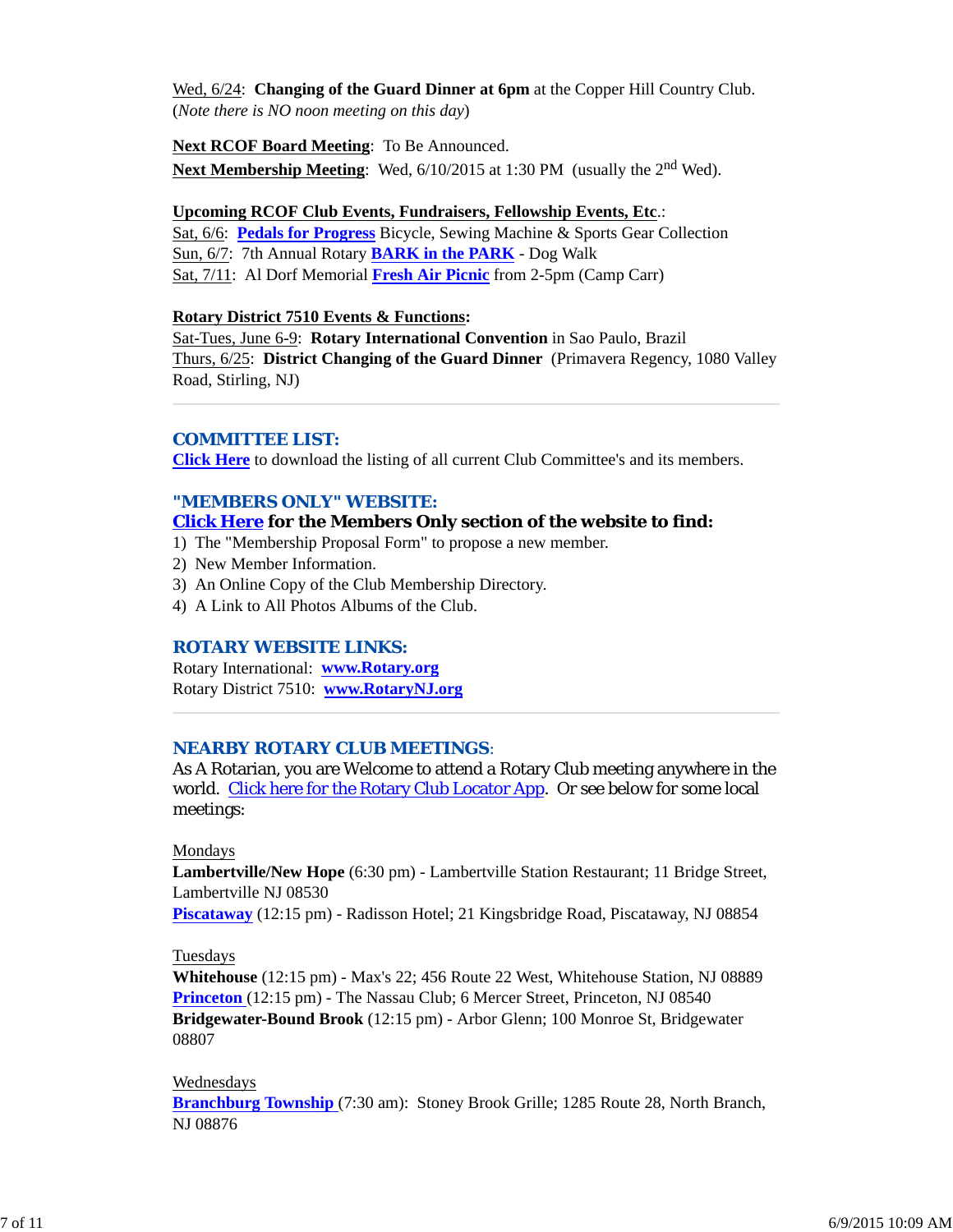**Flemington** (12:15pm): Copper Hill Country Club; 100 Copper Hill Road, Ringoes, NJ 08851

**Hillsborough Township** (6:15 pm): Pheasant's Landing; 311 Amwell Road (Rt. 514), Hillsborough, NJ 08844

#### **Thursdays**

**Clinton Sunrise** (7:30 am): Clinton Fire Department; New Street, Clinton, NJ 08809 **Somerville/Bridgewater** (12:15 pm): Bridgewater Manor; 1251 US Highway 202/206, Bridgewater, NJ 08807

**Trenton** (12:15 pm): Freddie's Tavern; 12 Railroad Avenue, West Trenton, NJ 08628

#### Fridays

**North Hunterdon** (12:15 pm): Beaver Brook County Club; 25 County Club Drive, Annandale, NJ 08801

**Princeton Corridor** (12:15pm): Hyatt Regency; 102 Carnegie Center, Rt. 1 North, Princeton, NJ 08540

#### eClub

**Rotary eClub of Hunterdon Horizon**: View website for meetings or online makeups.

# RI President's Call for Action in **2014-2015**: **"Light Up Rotary"**

# **Rotary Club of Flemington - Our 91st Year**

Founded October 3, 1923 \* Charter #1529 \* District 7510

| President                                | <b>Lynn Hyman</b>                                |  |
|------------------------------------------|--------------------------------------------------|--|
| President-Elect                          | <b>Mick Schaible</b>                             |  |
| Secretary                                | <b>Michele Kavanagh</b>                          |  |
| Treasurer, General                       | <b>Bob Newland</b>                               |  |
| Treasurer, Lunch                         | D.J. Wright                                      |  |
| <b>Board Members</b>                     | Ira Liebross (immediate past president)          |  |
|                                          | <b>Ken Skowronek</b>                             |  |
|                                          | <b>Joe Ziegler</b>                               |  |
| Sergeant-at-Arms                         | <b>Karen Widico</b>                              |  |
| <b>RI</b> President                      | Gary C.K. Huang (Taiwan)                         |  |
| District Governor (DG)                   | Melvin I. Kevoe "Mel" (Springfield, NJ)          |  |
| District Governor Elect (DGE)            | Hal Daume (Berkeley Heights, NJ)                 |  |
| District Governor Nomimee (DGN)          | <b>Charles Minton</b> (Union, NJ)                |  |
| <b>Assistant District Governor (ADG)</b> | <b>Megan Jones-Holt</b> (Clinton Sunrise)        |  |
| $\alpha$ iin amin'ny iona am             | $\alpha$ $\mathbf{r}$ $\alpha$ $\alpha$ $\alpha$ |  |

Club Meetings: **Wednesday, 12:15 pm, Copper Hill Country Club** 100 Copper Hill Road, Ringoes 08551



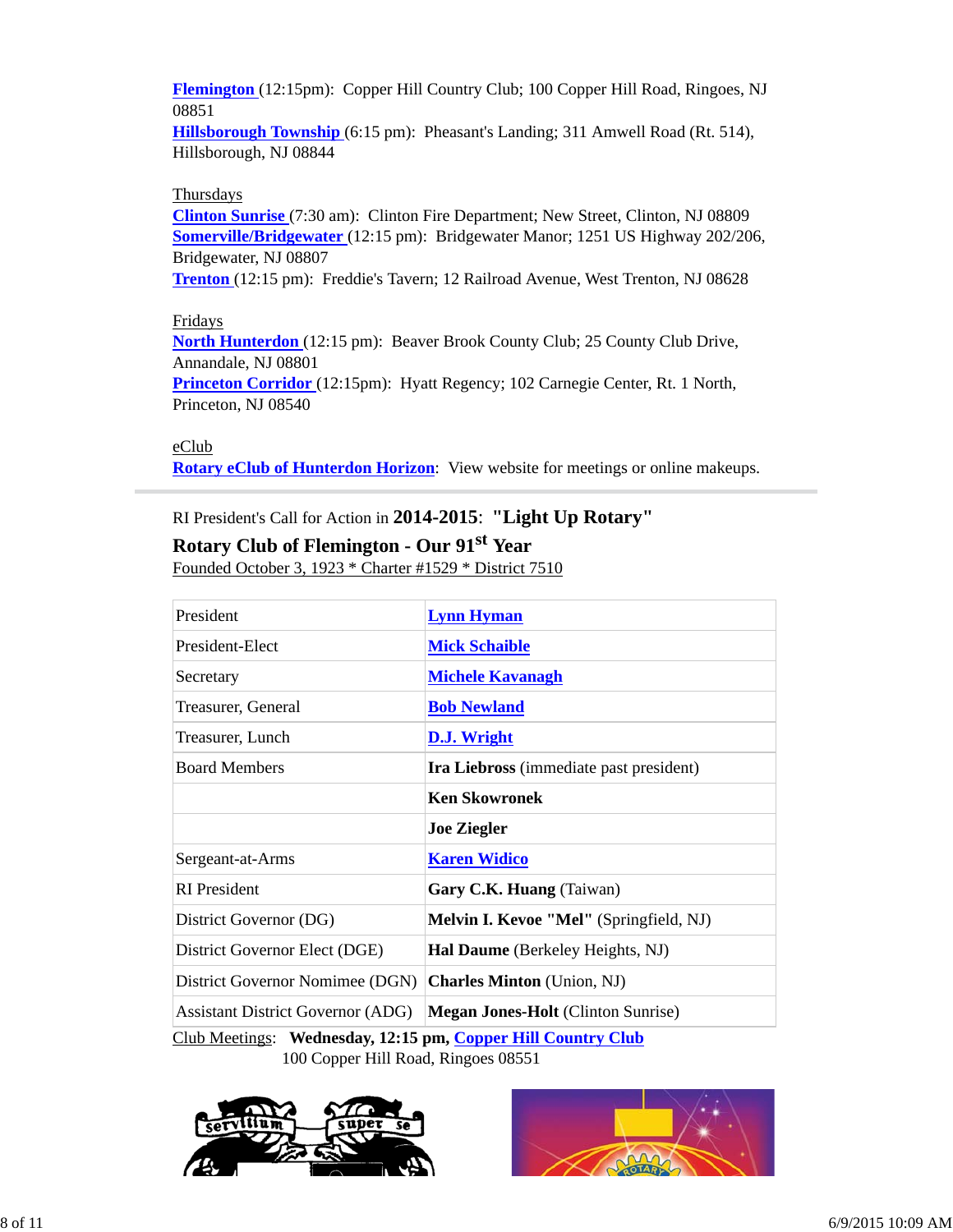



*MISSION STATEMENT*: The mission of Rotary International is to assist and guide Rotarians and Rotary clubs to accomplish the Object of Rotary to ensure Rotary's continuing relevance and to help build a better world, emphasizing service activities by individuals and groups that enhance the quality of life and human dignity, encouraging high ethical standards, and creating greater understanding among all people to advance the search for peace in the world.

**THE OBJECT OF ROTARY:** The object of Rotary is to encourage and foster the ideal of service as a basis of worthy enterprise and, in particular, to encourage and foster:

**1st**: The development of acquaintance as an opportunity for service;

**2nd**: High ethical standards in business and professions, the recognition of the worthiness of all useful occupations, and the dignifying of each Rotarian's occupation as an opportunity to serve society;

**3rd**: The application of the ideal of service in each Rotarian's personal, business and community life;

**4th**: The advancement of international understanding, goodwill, and peace through a world fellowship of business and professional persons united in the ideal of service.

**THE 4-WAY TEST:** "Of the things we think, say or do:

- **1st**: Is it the Truth?
- 2<sup>nd</sup>: Is it Fair to all concerned?
- **3rd**: Will it build goodwill and better friendships?
- **4th**: Will it be beneficial to all concerned?"

#### *ROTARY's AVENUE'S OF SERVICE*:

**1)** Through **Club Service**, we have fun, build lasting friendships, and make sure that our club runs well.

**2)** Through **Vocational Service**, we volunteer our professional skills to serve others and promote integrity in everything we do.

**3)** Through **Community Service**, we address local needs and work with our community to bring lasting improvements.

**4)** Through **International Service**, we meet humanitarian needs around the globe and promote world understanding and peace.

**5)** Through **Youth Service**, we work with young people to help them become the next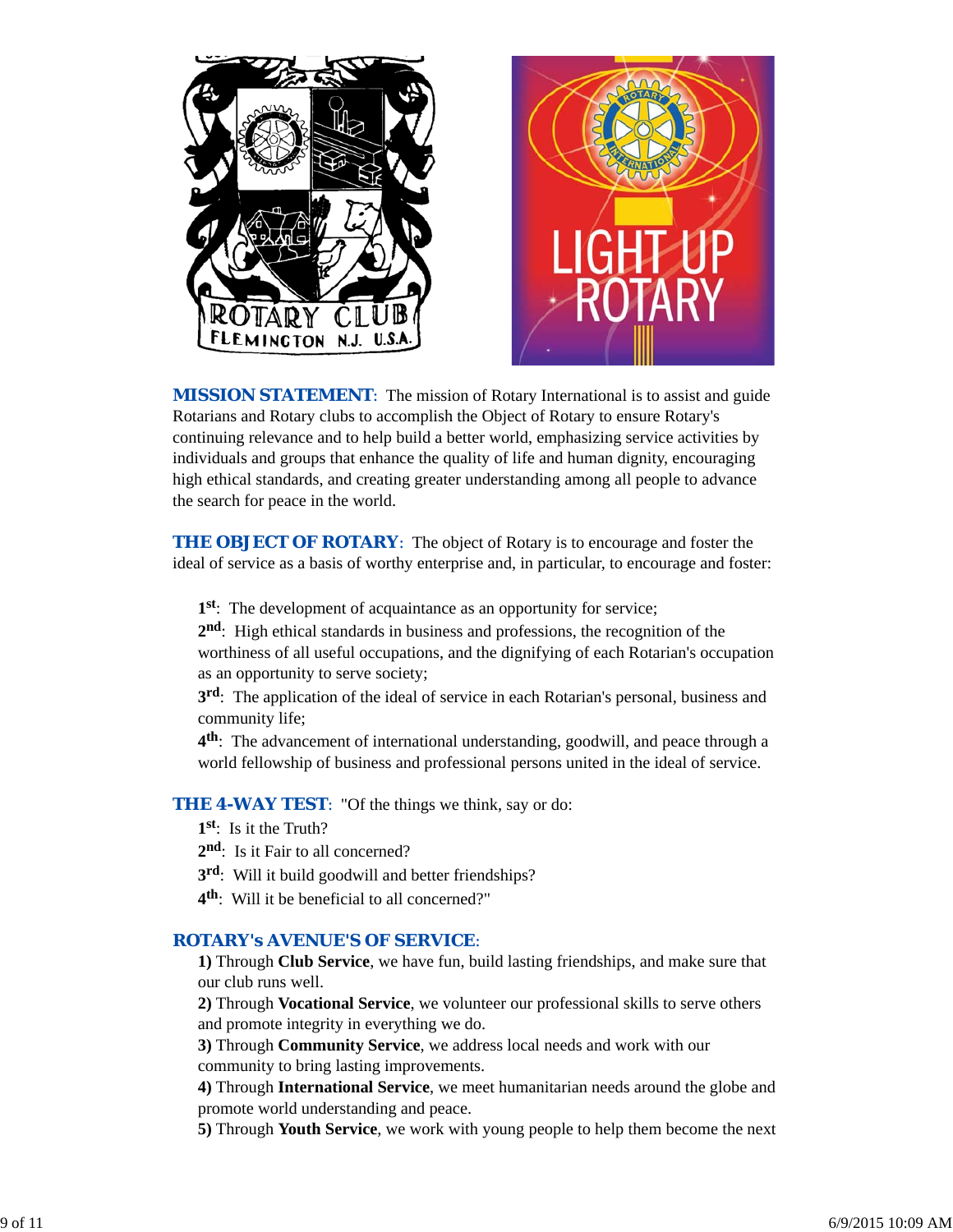| <b>Rotarian</b>                   | <b>Member Since</b> | <b>Classification</b>           |
|-----------------------------------|---------------------|---------------------------------|
| Black, Bruce B.                   | 2007                | <b>Health and Fitness</b>       |
| Bohler, Herbert C. (Herb)         | 1977                | <b>Specialty Advertising</b>    |
| <b>Campbell, Jennifer</b>         | 2015                | <b>General Practice</b>         |
| Chittenden, Robert L. (Bob)       | 2003                | M.E.F.P. Consulting Engineering |
| Clark, Arthur L. (Sandy)          | 1987                | Printing                        |
| Davidson, James G. (Jim)          | 2002                | <b>Rubber Products</b>          |
| Erskine, John                     | 2014                | Youth Development               |
| Ferrari, Frederick J. (Fred)      | 1964                | Orthodontia                     |
| Fisher, Charles H. (Charlie)      | 1961                | <b>Funeral Services</b>         |
| Fisher, Thomas H. (Tom)           | 2012                | Property & Casualty Insurance   |
| <b>Harkness, David W. (Dave)</b>  | 2015                | <b>Hospital Affairs</b>         |
| Harrison, Jeffrey (Jeff)          | 1996                | Psychotherapy                   |
| Hennessy, Jr., Richard (Rich)     | 2010                | <b>Financial Advisor</b>        |
| Hyman, Lynn                       | 2010                | <b>Retail Banking</b>           |
| Kamnitsis, Christopher P. (Chris) | 2001                | <b>Financial Planning</b>       |
| Kavanagh, Michele                 | 2013                | <b>Community Banking</b>        |
| <b>King, Linda</b>                | 2015                | <b>Non-Profit</b>               |
| Liebross, Ira                     | 1997                | <b>Family Medicine</b>          |
| Loew, Darren                      | 2002                | Orthodontics                    |
| Martin, Teresa (Terry)            | 1993                | Solid Waste/Recycling           |
| Mazujian, Harry                   | 2004                | Clergy                          |
| McWilliams, Nancy                 | 1992                | Psychotherapy                   |
| Metz, Kim                         | 2007                | <b>Technical Education</b>      |
| Muller, George D.                 | 1964                | <b>Cut Glass Manufacturing</b>  |
| Nastasi, William (Bill)           | 1996                | <b>General Contracting</b>      |
| Newland, Robert D. (Bob)          | 1998                | Insurance                       |
| Ownes, Terry M.                   | 1987                | <b>Floor Covering</b>           |
| Phelan, Christopher J. (Chris)    | 2009                | <b>Chamber Of Commerce</b>      |
| Randolph, R. Wayne                | 1982                | <b>Veterinary Medicine</b>      |
| Reinbacher, Otto A.               | 1997                | Clergy                          |
| Rogow, Stephen S. (Steve)         | 1973                | Orthodontics                    |
| Schaible, R. Michael (Mick)       | 1998                | <b>Appraisal Services</b>       |
| Skowronek, Kenneth J. (Ken)       | 1994                | <b>Family Law</b>               |
| Sollner, Richard F. (Dick)        | 1962                | Air Transportation              |
| Steffner, Christina (Chris)       | 2014                | Education                       |
| Stothoff, Richard H. (Dick)       | 1966                | <b>Sanitary Engineering</b>     |
| Stout, Deborah (Debbie)           | 2013                | <b>Retail Banking</b>           |
| Weinstein, Theodore H. (Ted)      | 1994                | <b>Pulmonary Medicine</b>       |

### **2014-2015 CLUB MEMBER ROSTER Rotary Club of Flemington, NJ** Current Number of Members: 46